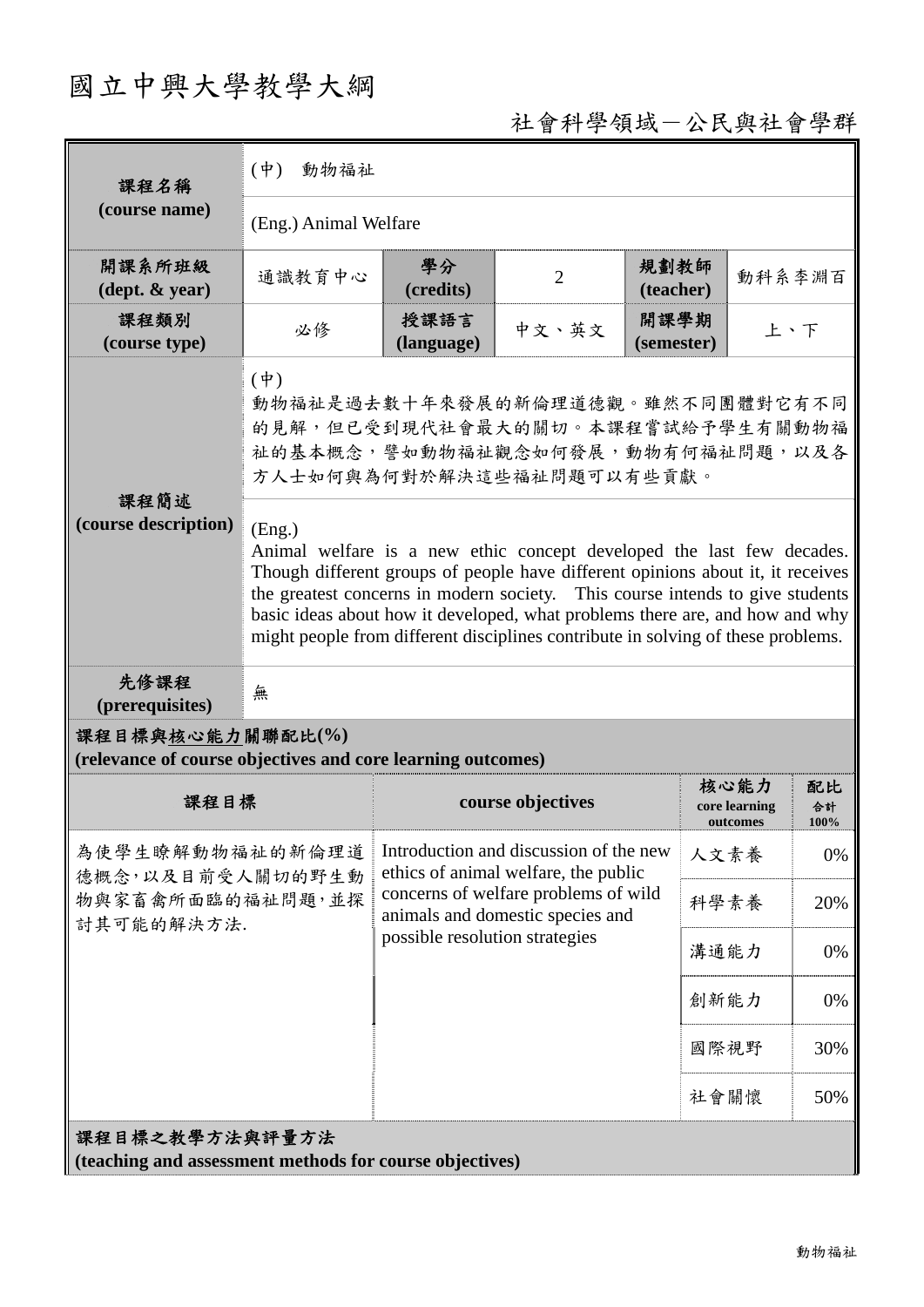| 教學方法 (teaching methods)                                                                                                                                                                                                                                                                                                                                                                                                                                                                                                                                                                                                                                   | 學習評量方式 (evaluation)       |
|-----------------------------------------------------------------------------------------------------------------------------------------------------------------------------------------------------------------------------------------------------------------------------------------------------------------------------------------------------------------------------------------------------------------------------------------------------------------------------------------------------------------------------------------------------------------------------------------------------------------------------------------------------------|---------------------------|
| 講授                                                                                                                                                                                                                                                                                                                                                                                                                                                                                                                                                                                                                                                        | 紙筆測驗<br>書面報告<br>出席狀況      |
| $\mathbf{r}(\mathbf{r}) = \mathbf{r}(\mathbf{r}) = \mathbf{r}(\mathbf{r}) = \mathbf{r}(\mathbf{r}) = \mathbf{r}(\mathbf{r}) = \mathbf{r}(\mathbf{r}) = \mathbf{r}(\mathbf{r}) = \mathbf{r}(\mathbf{r}) = \mathbf{r}(\mathbf{r}) = \mathbf{r}(\mathbf{r}) = \mathbf{r}(\mathbf{r}) = \mathbf{r}(\mathbf{r}) = \mathbf{r}(\mathbf{r}) = \mathbf{r}(\mathbf{r}) = \mathbf{r}(\mathbf{r}) = \mathbf{r}(\mathbf{r}) = \mathbf{r}(\mathbf{r})$<br>$\mathbf{A} \times \mathbf{A}$ and $\mathbf{A} \times \mathbf{A}$ and $\mathbf{A} \times \mathbf{A}$ and $\mathbf{A} \times \mathbf{A}$ and $\mathbf{A} \times \mathbf{A}$ and $\mathbf{A} \times \mathbf{A}$ | $\mathbf{m}$ $\mathbf{r}$ |

### 授課內容(單元名稱與內容、習作**/**考試進度、備註)

**(course content and homework/tests schedule)** 

| 週次             | 授<br>課<br>大<br>綗                |
|----------------|---------------------------------|
| $\mathbf{1}$   | 動物福祉的源由與歷史演進                    |
| $\overline{2}$ | 動物福祉與動物權                        |
| 3              | 動物福祉的評估與科學研究                    |
| $\overline{4}$ | 動物福祉問題的解決策略:1.需要關切的動物;2.訂定福祉的標準 |
| 5              | 動物福祉問題的解決策略:3. 關心動物福祉的組織        |
| 6              | 動物福祉問題的解決策略:4.提昇動物福祉            |
| 7              | 動物福祉問題的解決策略: 5. 必要的行動           |
| 8              | 動物福祉問題的解決策略:6. 動物福祉的未來問題        |
| 9              | 期中考                             |
| 10             | 經濟動物福祉問題與解決方案:肉牛與乳牛             |
| 11             | 經濟動物福祉問題與解決方案:豬                 |
| 12             | 經濟動物福祉問題與解決方案:家禽                |
| 13             | 實驗動物福祉問題與解決方案:小白鼠與大白鼠           |
| 14             | 實驗動物福祉問題與解決方案:豚鼠、兔、豬與迷你豬        |
| 15             | 伴侶動物與流浪動物福祉問題與解決方案              |
| 16             | 運動娛樂用動物與野生動物福祉問題與解決方案           |
| 17             | 動物福祉相關法令                        |
| 18             | 期末考                             |

#### 教科書**&**參考書目(書名、作者、書局、代理商、說明) **(textbook & other references)**

- 1. 李淵百 (2008)。動物福祉。國立中興大學教材。344 頁。
- 2. Spedding, C. (2000) Animal Welfare. Earthscan. London.
- 3. Webster, J. (2005). Animal Welfare: Limping Towards Eden. Blackwell Publ. UK.
- 4. Rollin, B. E. (1995) Farm Animal Welfare. Social, Bioethical, and Research Issues. Iowa State Univ. Press. Ames, Iowa, USA
- 5. Kaliste, E. (2004) The Welfare of Laboratory Animals. Kluwer Acad. Publ. The Netherland.
- 6. Bekoff, M. (ed) (2000) Encyclopedia of Animal Rights and Animal Welfare. Greenwood Press, Westport, CT, USA.
- 7. Fraser, A.F. and Broom, D.M. (1997) Farm Animal Behaviour and Welfare. CAB International,